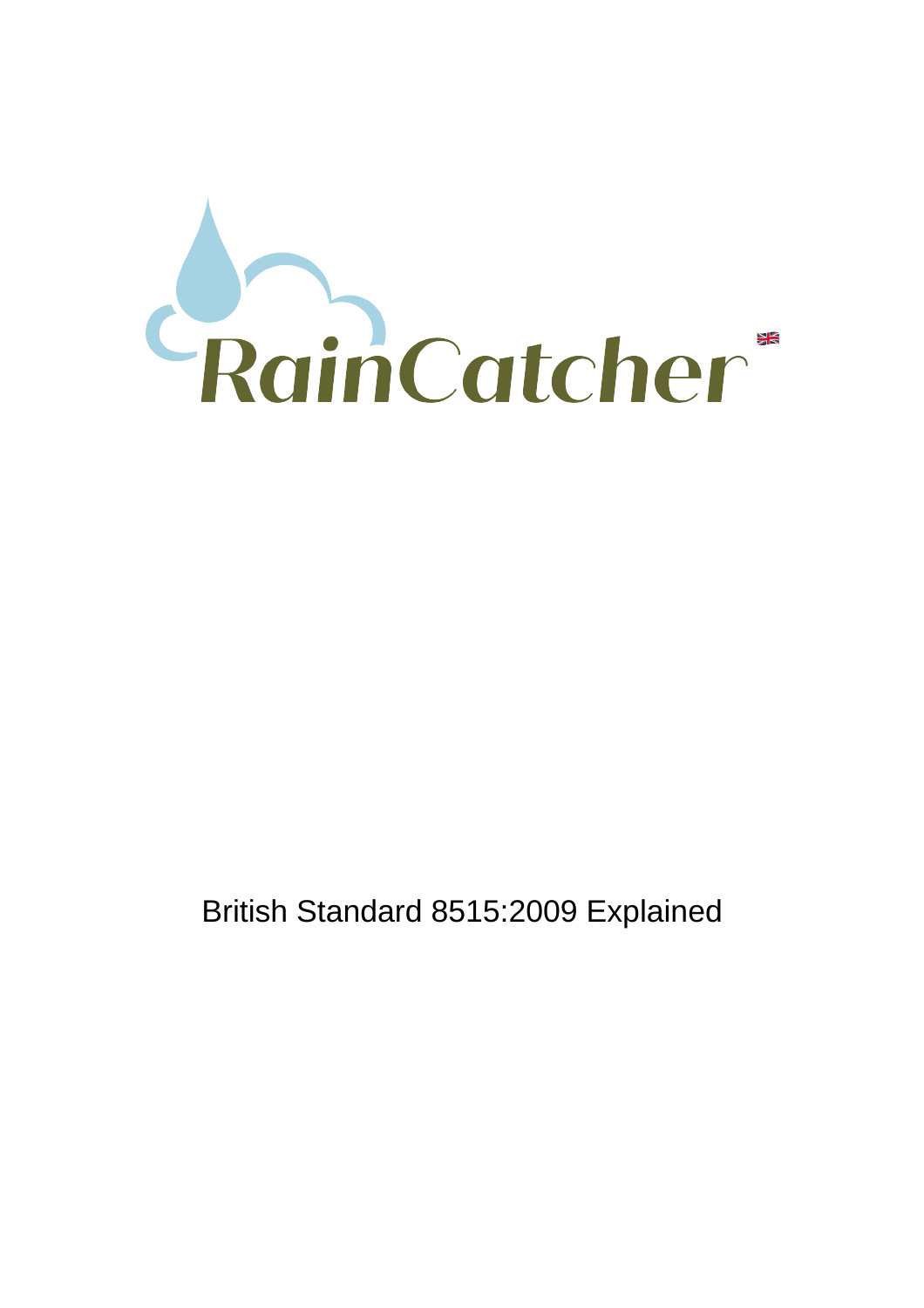# BS 8515:2009 Rainwater Harvesting Systems - Code of Practice

This code of practice protects the public by ensuring consistency of quality, installation, testing and maintenance of Rainwater Harvesting systems for non-potable (non-drinkable) water applications in the UK.

The introduction of BS 8515:2009 means there is for the first time, clear guidance on what are the minimum acceptable standards Rainwater Harvesting companies and the people specifying their systems have to meet. By ensuring conformity across the industry, the standard will further strengthen the industry's reputation for producing high quality, reliable and efficient systems.

# What does the British Standard cover?

BS 8515:2009 covers the design, installation, water quality, maintenance, and risk management of Rainwater Harvesting systems. The use of water butts and the design of system components are not covered but it does apply equally to new build and retrofit projects.

# Why harvest rainwater?

Rising utility bills, reduction of running costs and environmental implications are just three reasons for investing in a Rainwater Harvesting system. 50% of domestic and up to 85% of non-domestic mains water can be replaced in this way. Rainwater Harvesting is a key component to reach compliance within the Code for Sustainable Homes to reduce overall water consumption. Additionally, rainwater re-use scores high accreditation in the Water Efficiency sector of the BREEAM schemes and can help with gaining planning permission by meeting site drainage requirements (ref Building Regulations Part H) as part of a sustainable drainage (SuDS) scheme.

# What types of system are there?

Rainwater Harvesting systems fall into three main categories:

- Non-pressurised: where rainwater is gravity fed, via a header tank, to its point of use.
- Pressurised: where the water is pumped directly from the storage tank to the point of use.

• Combination: which combines elements of both direct pressure and gravity fed systems by using an internal control unit to supply boosted water on demand to points of use. The unit integrates a WRAS compliant means of safely topping up with mains water.

# What design aspects need to be considered in order to comply?

The amount and intensity of rainfall; the size and type of roof or collection surface; and the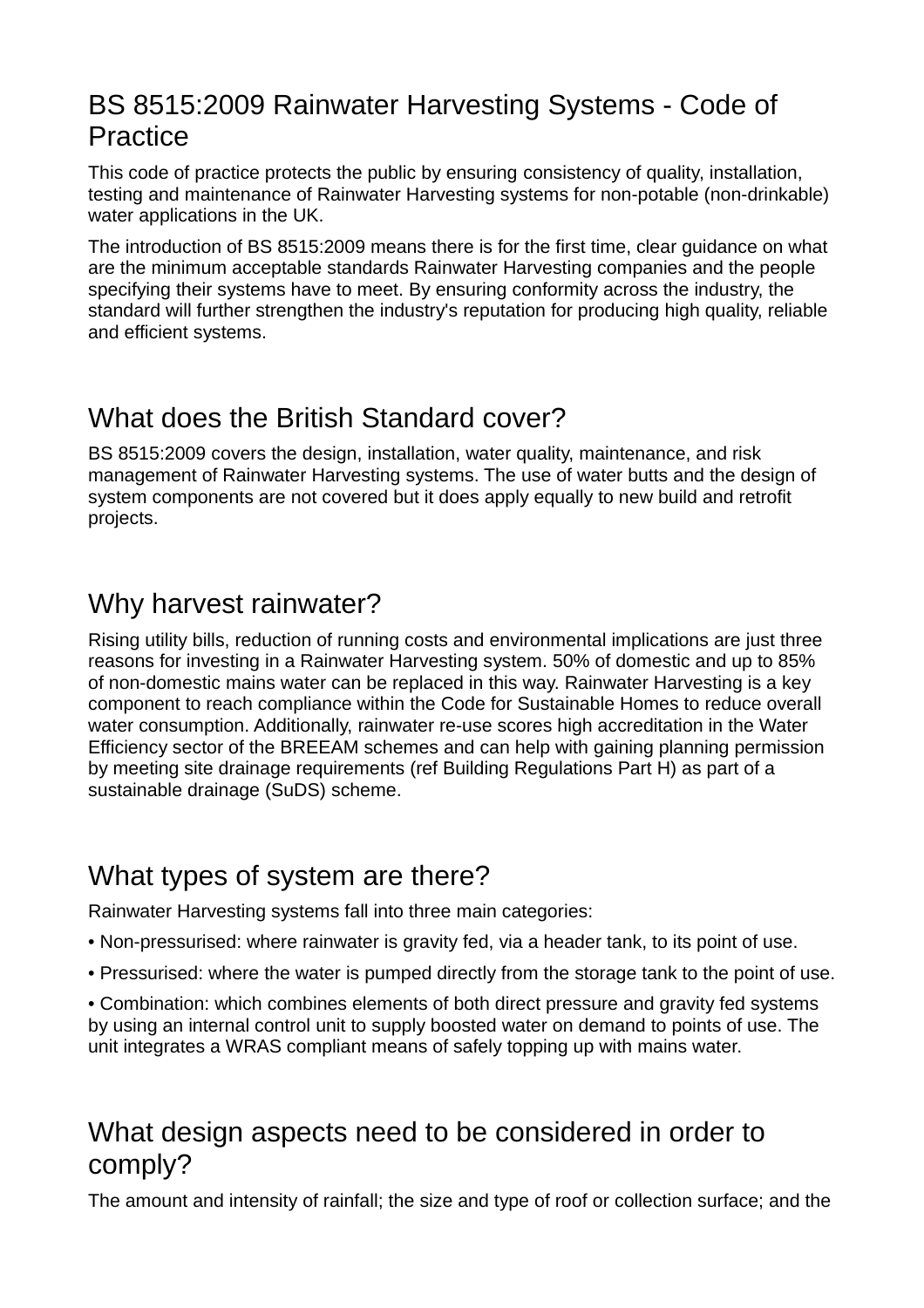number and type of intended applications, both present and future, will all be considered as part of adhering to BS 8515:2009.

The size of the storage tank, which can be located underground or above ground, will also be calculated based on the formula in BS 8515:2009. The system designer should also take into consideration the client's requirements and site restrictions, such as shallow drainage, giving a more 'detailed approach'. The collection surface has a significant impact.

For example, a green roof absorbs water, resulting in less run off and more discolouration than other roof types. The use of syphonic drainage can be an effective method of collecting the maximum amount of available rainwater, but will affect the system design due to the high flow rates. Care needs to be taken to ensure the water cannot stagnate, so the system, including the roof, guttering and pipework should be free draining and prevent contaminated water entering the system.

To comply with the British Standard the system has to feature filtration before the rainwater enters the "main body of stored water".

The filter system needs to meet strict criteria: covering its weather resistance, accessibility and efficiency. Water should also enter via a calmed inlet.

### UV Disinfection

Most non-potable water use, such as flushing WCs and laundry, will not require the use of ultraviolet disinfection. The standard advises that when there is the potential for greater human exposure or in 'high-care' environments, UV treatment may be beneficial. Systems with a third stage of fine filtration are key to ensuring that the UV disinfection system remains clean and therefore most effective.

### Is the storage tank covered by BS 8515:2009?

Storage tanks, whether below or above ground, are covered by the standard. They need to be watertight, discourage microbial growth, avoid stagnation and be sited so not to allow conditions suitable for Legionella to develop. Underground tanks should be designed to suit traffic loadings and resist flotation. Above ground tanks should be sufficiently insulated to prevent the water from either freezing or warming.

#### How do I stop the recovered rainfall entering the public mains water supply?

BS 8515:2009 stipulates, that backflow prevention, providing category 5 protection, should be fitted upstream of or at the point where the two systems meet. This should be in the form of a Type AA or AB Airgap conforming to BS EN 13076 and BS EN 13077 respectively.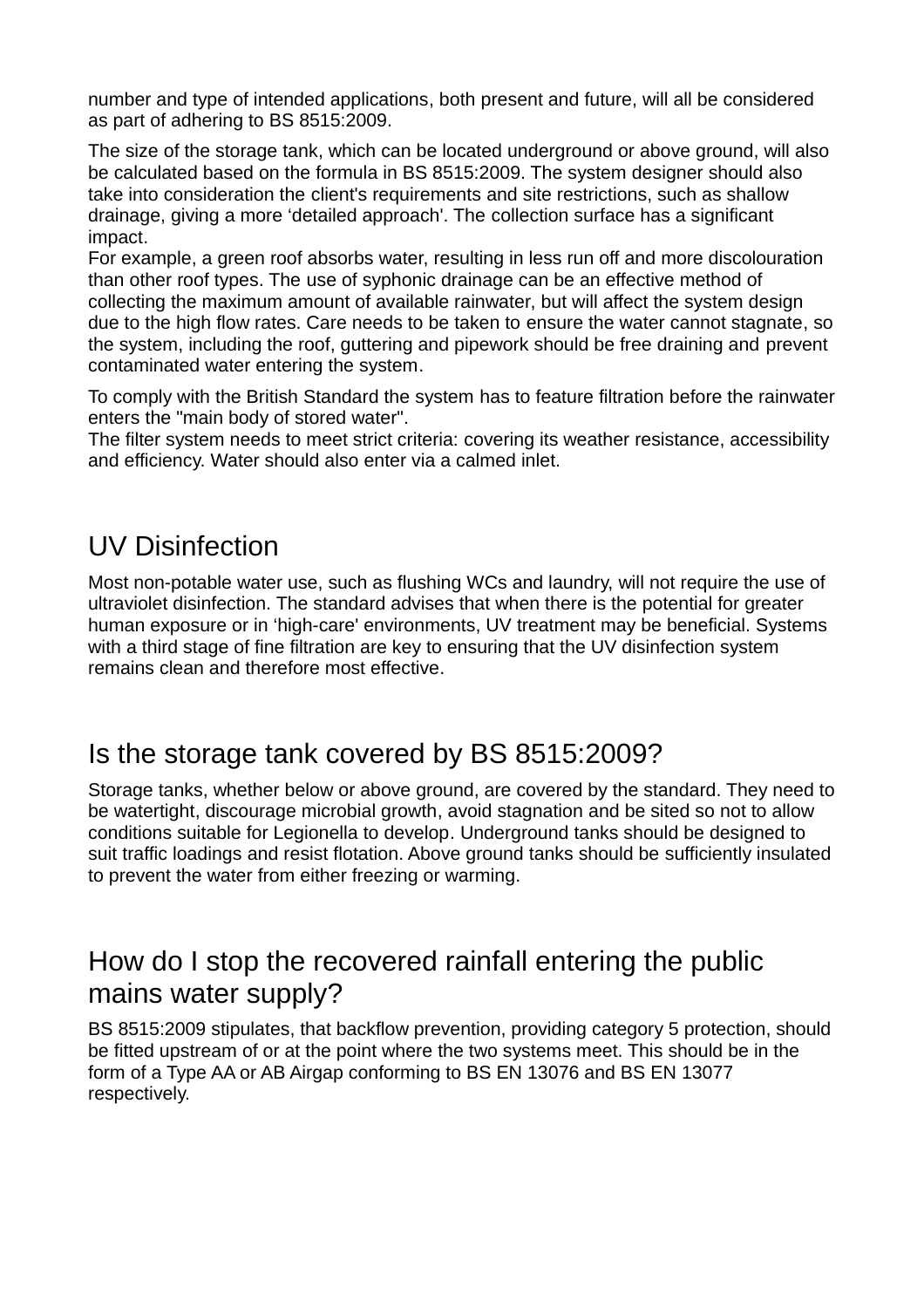# Do Rainwater Harvesting tanks need an overflow?

Yes, so that in time of really heavy rain, the excess water can drain away. The overflow should be designed to prevent backflow and stop vermin entering the system. The flow capacity of the outlet pipe on the overflow should be equal or larger than the inlet pipe's capacity.

A good design will allow the main storage tank to overflow at least twice a year to remove build up of floating sediment on the top of the stored water and maintain good water quality.

# Why is a control unit necessary?

Basically, the control unit makes the user aware if the system is functioning effectively or not. The unit controls the pump(s), automatically activates the back-up water supply and provides a volt free outlet for linking to a building management system (BMS), where necessary.

### Is the pipework for rainwater different to mains water?

All pipework used in the Rainwater Harvesting system should be in a contrasting colour, or material, to mains pipework and labelled in accordance with Annex C of BS 8515:2009. Pipework should not be blue, but green or black and green, and robust enough to withstand the pressure of the system and sized to provide the specified flow rates.

### Who can install a Rainwater Harvesting system?

Installation of the system should be in accordance with the manufacturer's instructions and carried out by qualified personnel with regard to location and access to components for future maintenance and/or replacement.

# Who can commission a Rainwater Harvesting system?

Only qualified people, authorised by the manufacturer, should commission a system. The system needs to be flushed and tested prior to handover. There should be no crossconnections in accordance with BS 6700 and all pipework and fittings need to meet BS 6700:2006, 6.1.12.3. Electrical wiring needs to comply with BS 7671.

# Does the system require regular maintenance?

Routine and ongoing maintenance, in line with manufacturer's recommendations is the best way to ensure a system is reliable and effective.